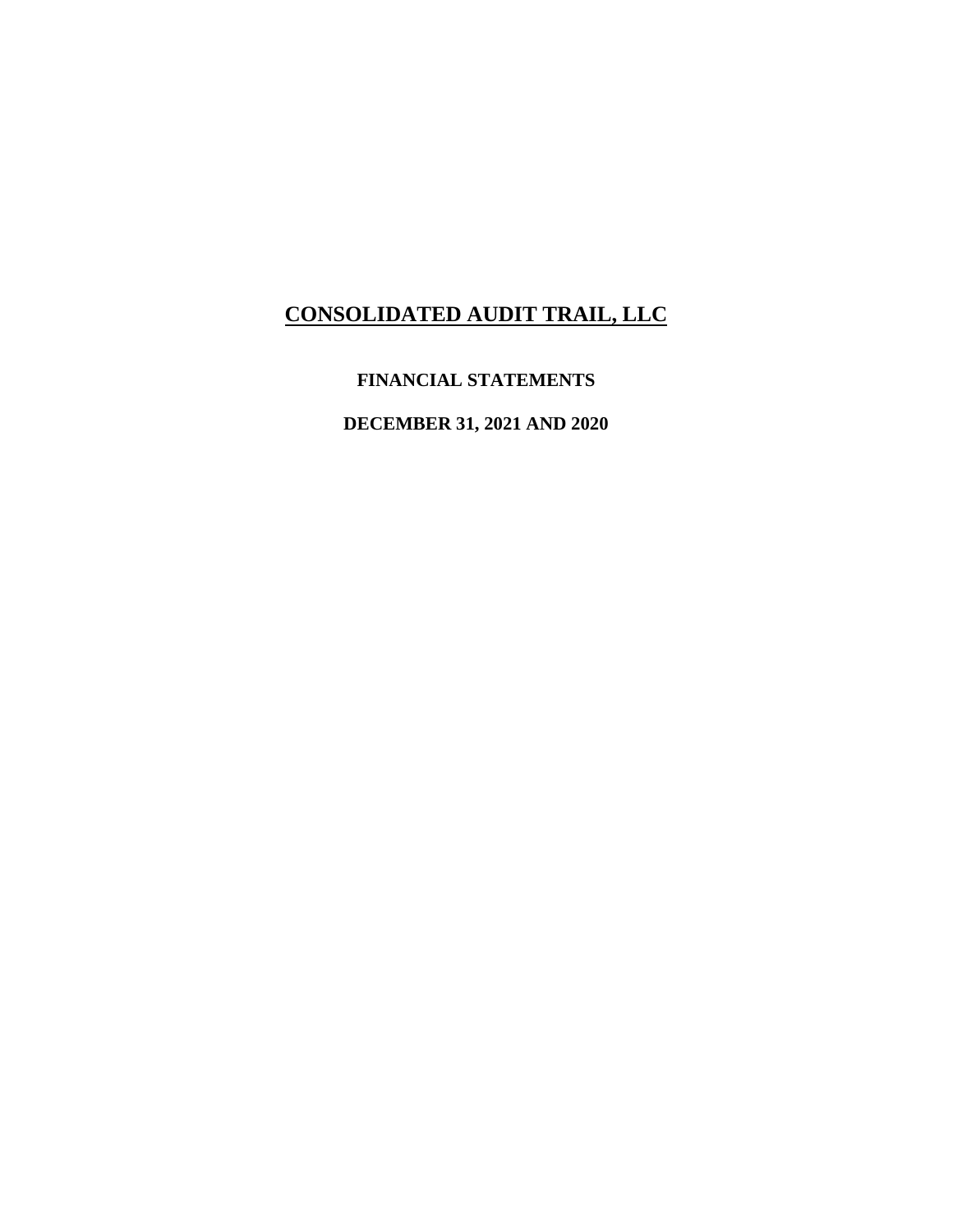## **INDEX TO THE FINANCIAL STATEMENTS**

## **DECEMBER 31, 2021 AND 2020**

| <b>Report of Independent Certified Public Accountants</b> |   |
|-----------------------------------------------------------|---|
| <b>Financial Statements:</b>                              |   |
| <b>Statements of Financial Position</b>                   | 3 |
| <b>Statements of Activities</b>                           | 4 |
| <b>Statements of Cash Flows</b>                           | 5 |
| Notes to the Financial Statements                         | 6 |
|                                                           |   |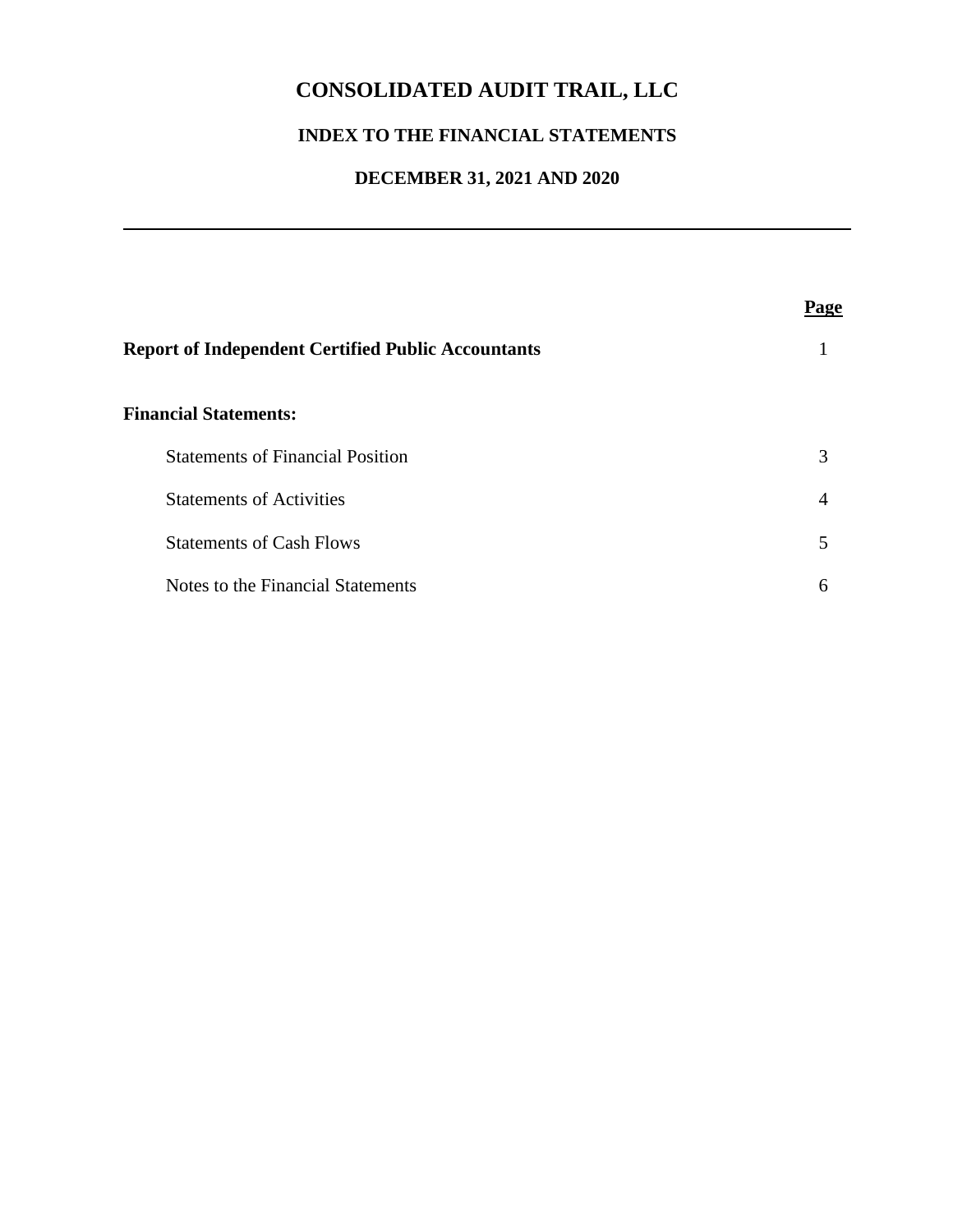

757 Third Ave, 9th Floor New York, NY 110017-2013

 $\mathsf{D}$  +1 212 599 0100  $F + 12123704520$ 

#### GRANT THORNTON LLP REPORT OF INDEPENDENT CERTIFIED PUBLIC ACCOUNTANTS

Chairman, Operating Committee Consolidated Audit Trail, LLC

#### Opinion

We have audited the financial statements of Consolidated Audit Trail, LLC (a Delaware Limited Liability Company) (the "Organization"), which comprise the statements of financial position as of December 31, 2021 and 2020, and the related statements of activities and cash flows for the years then ended, and the related notes to the financial statements.

In our opinion, the accompanying financial statements present fairly, in all material respects, the financial position of the Organization as of December 31, 2021 and 2020, and the changes in its net assets and its cash flows for the years then ended, in accordance with accounting principles generally accepted in the United States of America.

#### Basis for opinion

We conducted our audits of the financial statements in accordance with auditing standards generally accepted in the United States of America (US GAAS). Our responsibilities under those standards are further described in the Auditor's Responsibilities for the Audit of the Financial Statements section of our report. We are required to be independent of the Organization and to meet our other ethical responsibilities in accordance with the relevant ethical requirements relating to our audits. We believe that the audit evidence we have obtained is sufficient and appropriate to provide a basis for our audit opinion.

#### Responsibilities of management for the financial statements

Management is responsible for the preparation and fair presentation of the financial statements in accordance with accounting principles generally accepted in the United States of America, and for the design, implementation, and maintenance of internal control relevant to the preparation and fair presentation of financial statements that are free from material misstatement, whether due to fraud or error.

In preparing the financial statements, management is required to evaluate whether there are conditions or events, considered in the aggregate, that raise substantial doubt about the Organization's ability to continue as a going concern for one year after the date the financial statements are available to be issued.

#### Auditor's responsibilities for the audit of the financial statements

Our objectives are to obtain reasonable assurance about whether the financial statements as a whole are free from material misstatement, whether due to fraud or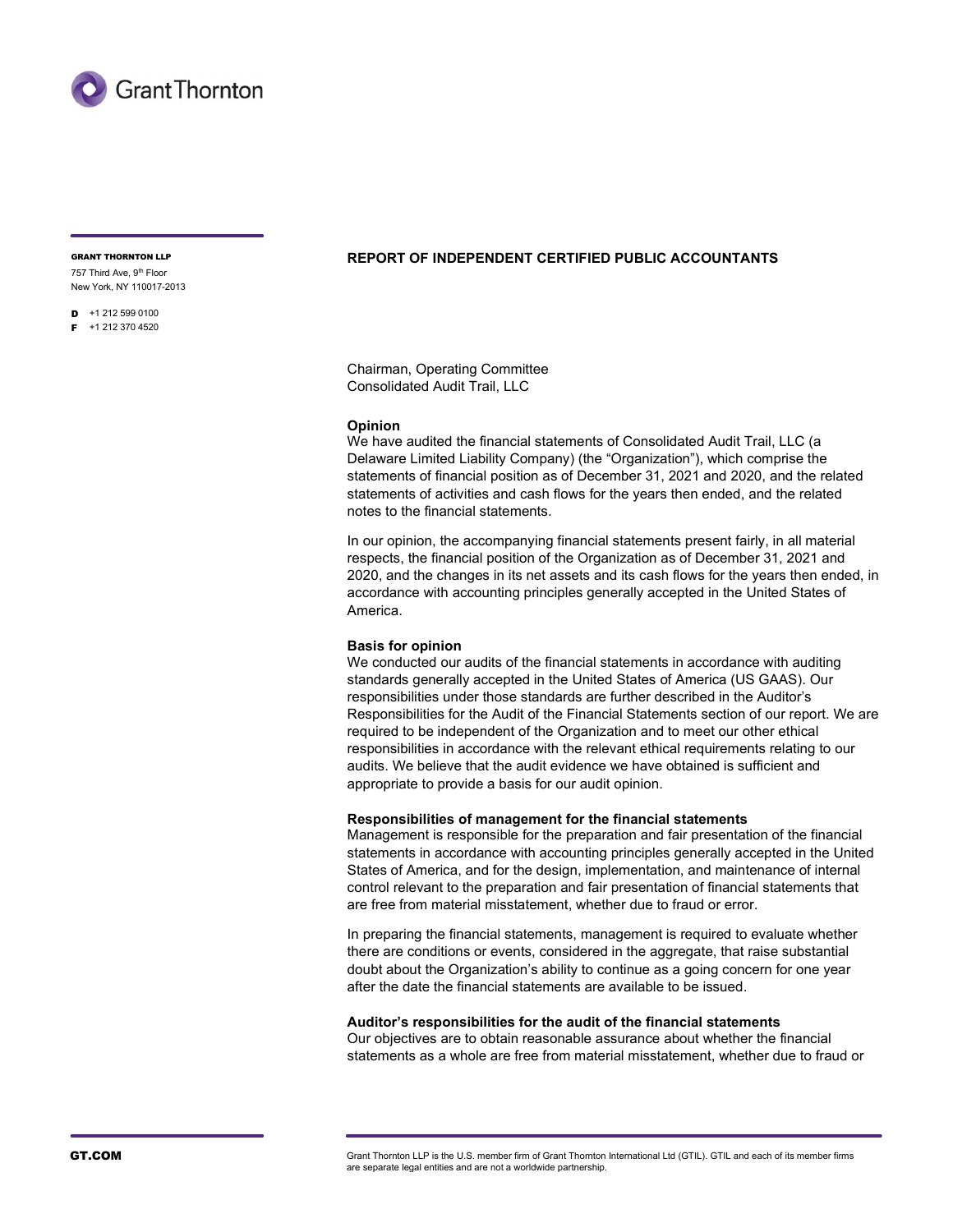

error, and to issue an auditor's report that includes our opinion. Reasonable assurance is a high level of assurance but is not absolute assurance and therefore is not a guarantee that an audit conducted in accordance with US GAAS will always detect a material misstatement when it exists. The risk of not detecting a material misstatement resulting from fraud is higher than for one resulting from error, as fraud may involve collusion, forgery, intentional omissions, misrepresentations, or the override of internal control. Misstatements are considered material if there is a substantial likelihood that, individually or in the aggregate, they would influence the judgment made by a reasonable user based on the financial statements.

In performing an audit in accordance with US GAAS, we:

- Exercise professional judgment and maintain professional skepticism throughout the audit.
- Identify and assess the risks of material misstatement of the financial statements, whether due to fraud or error, and design and perform audit procedures responsive to those risks. Such procedures include examining, on a test basis, evidence regarding the amounts and disclosures in the financial statements.
- Obtain an understanding of internal control relevant to the audit in order to design audit procedures that are appropriate in the circumstances, but not for the purpose of expressing an opinion on the effectiveness of the Organization's internal control. Accordingly, no such opinion is expressed.
- Evaluate the appropriateness of accounting policies used and the reasonableness of significant accounting estimates made by management, as well as evaluate the overall presentation of the financial statements.
- Conclude whether, in our judgment, there are conditions or events, considered in the aggregate, that raise substantial doubt about the Organization's ability to continue as a going concern for a reasonable period of time.

We are required to communicate with those charged with governance regarding, among other matters, the planned scope and timing of the audit, significant audit findings, and certain internal control–related matters that we identified during the audit.

Sant Thouton LLP

New York, New York June 3, 2022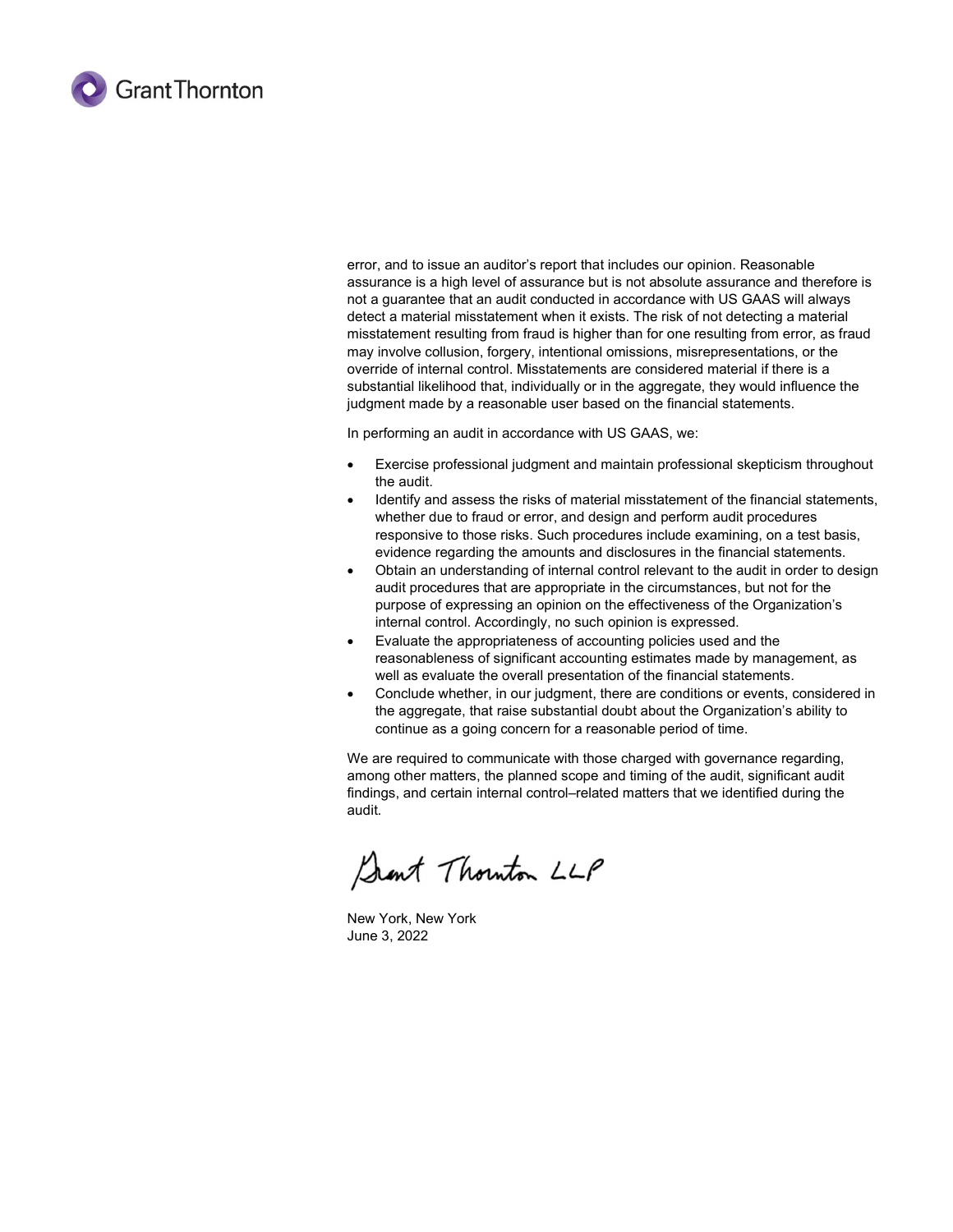## **STATEMENTS OF FINANCIAL POSITION**

### **A S S ET S**

|                                                                                                       | December 31, |                             |               |                 |
|-------------------------------------------------------------------------------------------------------|--------------|-----------------------------|---------------|-----------------|
|                                                                                                       |              | 2021                        |               | 2020            |
| Assets:                                                                                               |              |                             |               |                 |
| Cash                                                                                                  | \$           | 8,104,410                   | \$            | 6,385,235       |
| Developed technology, net of accumulated amortization<br>of \$9,478,213 and \$4,370,170, respectively |              | 34, 375, 289                |               | 28,949,180      |
| Prepaid expenses                                                                                      |              | 923,250                     |               | 569,390         |
| <b>Total Assets</b>                                                                                   |              | 43,402,949                  | \$            | 35,903,805      |
| <b>LIABILITIES AND NET DEFICIT</b>                                                                    |              | <b>WITHOUT RESTRICTIONS</b> |               |                 |
| <b>Liabilities:</b>                                                                                   |              |                             |               |                 |
| Accounts payable and accrued expenses                                                                 | \$           | 26,850,571                  | $\mathcal{S}$ | 25,781,366      |
| Notes payable to SROs (members)                                                                       |              | 264, 332, 477               |               | 111,496,107     |
| <b>Total Liabilities</b>                                                                              |              | 291,183,048                 |               | 137, 277, 473   |
| <b>Commitments and Contingencies (Note 5)</b>                                                         |              |                             |               |                 |
| <b>Net Deficit Without Restrictions</b>                                                               |              | (247,780,099)               |               | (101, 373, 668) |
| <b>Total Liabilities and Net Deficit</b>                                                              |              |                             |               |                 |
| <b>Without Restrictions</b>                                                                           |              | 43,402,949                  | S             | 35,903,805      |

See Notes to the Financial Statements.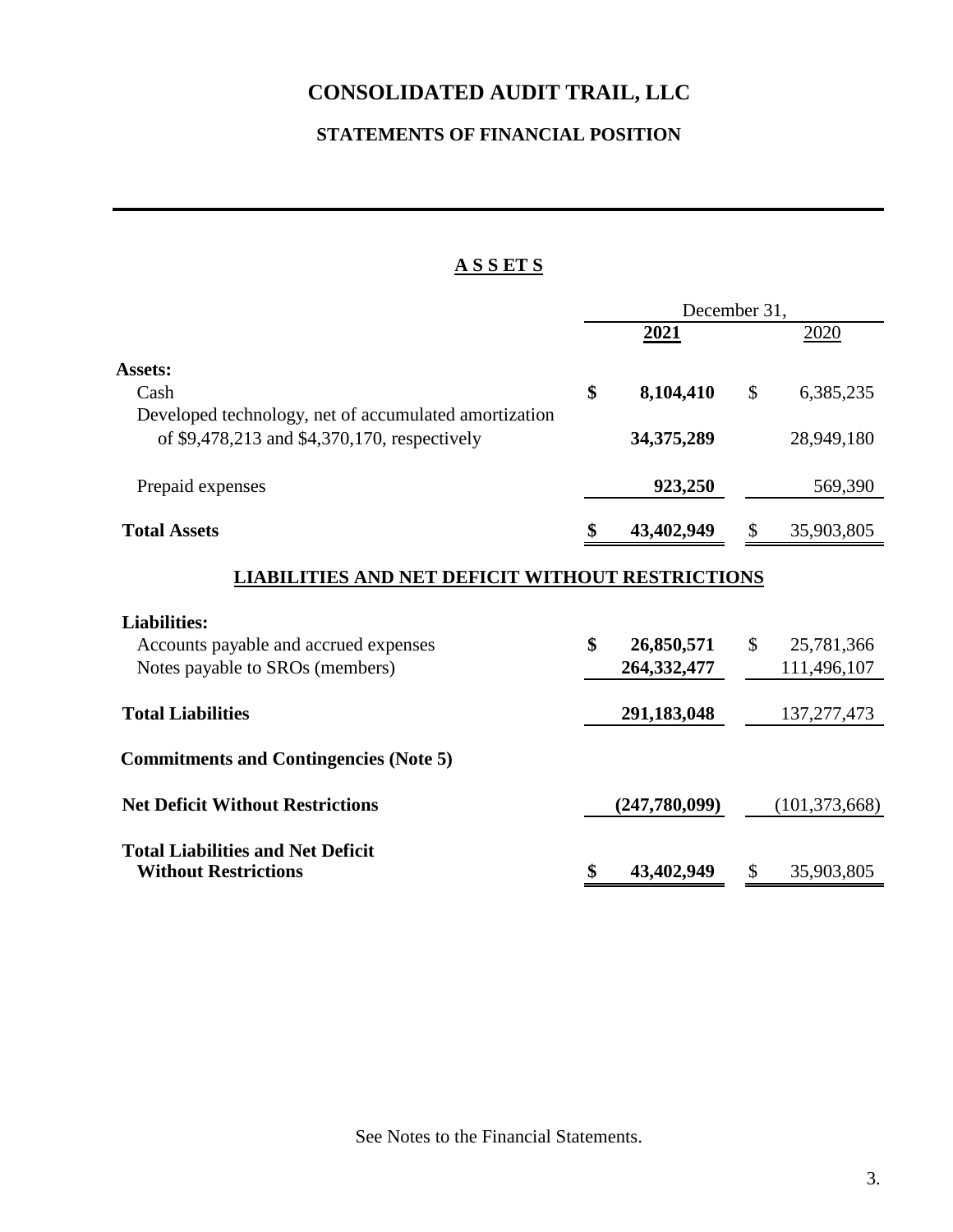## **STATEMENTS OF ACTIVITIES**

|                                                        | For the Years Ended December 31, |                 |    |                 |
|--------------------------------------------------------|----------------------------------|-----------------|----|-----------------|
|                                                        |                                  | 2021            |    | 2020            |
| <b>Revenues</b>                                        | \$                               |                 | \$ |                 |
| <b>Operating Expenses:</b>                             |                                  |                 |    |                 |
| Technology costs                                       |                                  | 131,769,894     |    | 71,106,488      |
| Legal                                                  |                                  | 6,333,248       |    | 6,531,202       |
| Amortization of developed technology                   |                                  | 5,108,043       |    | 3,967,638       |
| Consulting                                             |                                  | 1,408,209       |    | 1,264,646       |
| Insurance                                              |                                  | 1,228,854       |    | 966,974         |
| Professional and administration                        |                                  | 595,923         |    | 607,868         |
| Public relations                                       |                                  | 92,400          |    | 93,803          |
| <b>Total Operating Expenses</b>                        |                                  | 146,536,571     |    | 84,538,619      |
| Interest Income                                        |                                  |                 |    | 8,715           |
| Other Income                                           |                                  | 130,140         |    |                 |
| <b>Total Other Income</b>                              |                                  | 130,140         |    | 8,715           |
| <b>Change in Net Deficit from Operating Activities</b> |                                  | (146, 406, 431) |    | (84,529,904)    |
| <b>Capital Activities:</b>                             |                                  |                 |    |                 |
| Contribution from SRO (member)                         |                                  |                 |    | 424,494         |
| Change in net deficit from capital activities          |                                  |                 |    | 424,494         |
| <b>Change in Net Deficit Without Restrictions</b>      |                                  | (146, 406, 431) |    | (84, 105, 410)  |
| <b>Net Deficit Without Restrictions:</b>               |                                  |                 |    |                 |
| Beginning of year                                      |                                  | (101, 373, 668) |    | (17,268,258)    |
| End of year                                            | \$                               | (247,780,099)   | \$ | (101, 373, 668) |

See Notes to the Financial Statements.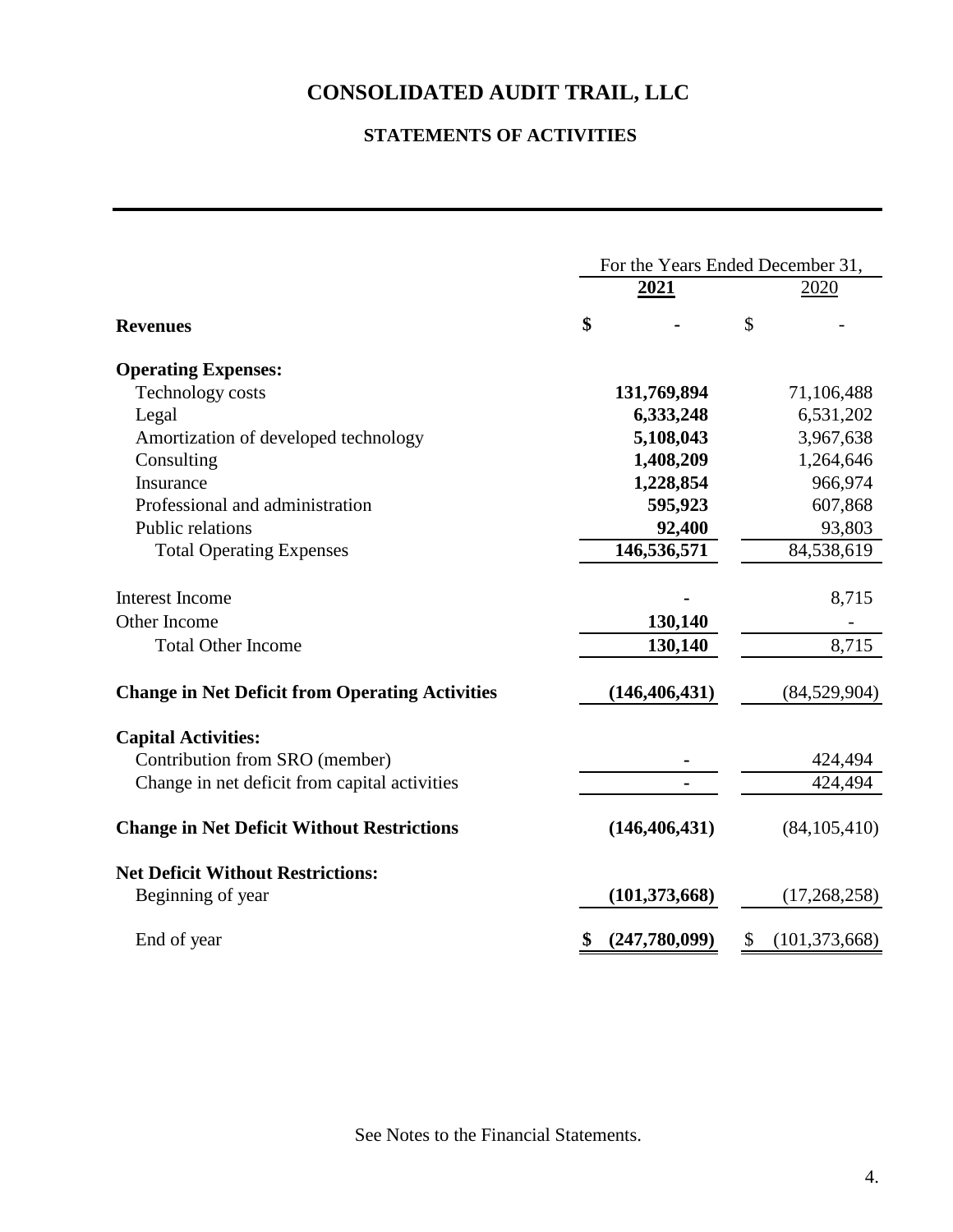## **STATEMENTS OF CASH FLOWS**

|                                                                                                                                                                | For the Years Ended December 31, |                                        |  |
|----------------------------------------------------------------------------------------------------------------------------------------------------------------|----------------------------------|----------------------------------------|--|
|                                                                                                                                                                | <u>2021</u>                      | 2020                                   |  |
| <b>Cash Flows from Operating Activities:</b><br>Change in net deficit from operating activities                                                                | (146, 406, 431)                  | \$<br>(84,529,904)                     |  |
| Adjustments to reconcile change in net deficit to<br>net cash used in operating activities:<br>Amortization of developed technology<br>(Increase)/decrease in: | 5,108,043                        | 3,967,638                              |  |
| Due from affiliate                                                                                                                                             |                                  | 391,880                                |  |
| Prepaid expenses                                                                                                                                               | (353, 860)                       | (9,124)                                |  |
| Increase in:<br>Accounts payable and accrued expenses<br><b>Total Adjustments</b>                                                                              | 102,053<br>4,856,236             | 13,407,267<br>17,757,661               |  |
| Net Cash Used in Operating Activities                                                                                                                          | (141, 550, 195)                  | (66, 772, 243)                         |  |
| <b>Cash Flows from Investing Activities:</b><br>Investment in developed technology                                                                             | (9,567,000)                      | (16,756,846)                           |  |
| Net Cash Used in Investing Activities                                                                                                                          | (9,567,000)                      | (16,756,846)                           |  |
| <b>Cash Flows from Financing Activities:</b><br>Proceeds from notes payable to SROs (members)<br>Contributions from SRO (member)                               | 152,836,370                      | 88,218,169<br>424,494                  |  |
| Net Cash Provided by Financing Activities                                                                                                                      | 152,836,370                      | 88,642,663                             |  |
| <b>Net Increase in Cash</b>                                                                                                                                    | 1,719,175                        | 5,113,574                              |  |
| Cash:<br>Beginning of year                                                                                                                                     | 6,385,235                        | 1,271,661                              |  |
| End of year                                                                                                                                                    | \$<br>8,104,410                  | $\boldsymbol{\mathsf{S}}$<br>6,385,235 |  |
| <b>Supplemental Schedule of Non-Cash Investing Activity:</b><br>Investment in developed technology                                                             |                                  |                                        |  |
| included in accounts payable                                                                                                                                   | \$<br>967,152                    | \$<br>1,945,472                        |  |

See Notes to the Financial Statements.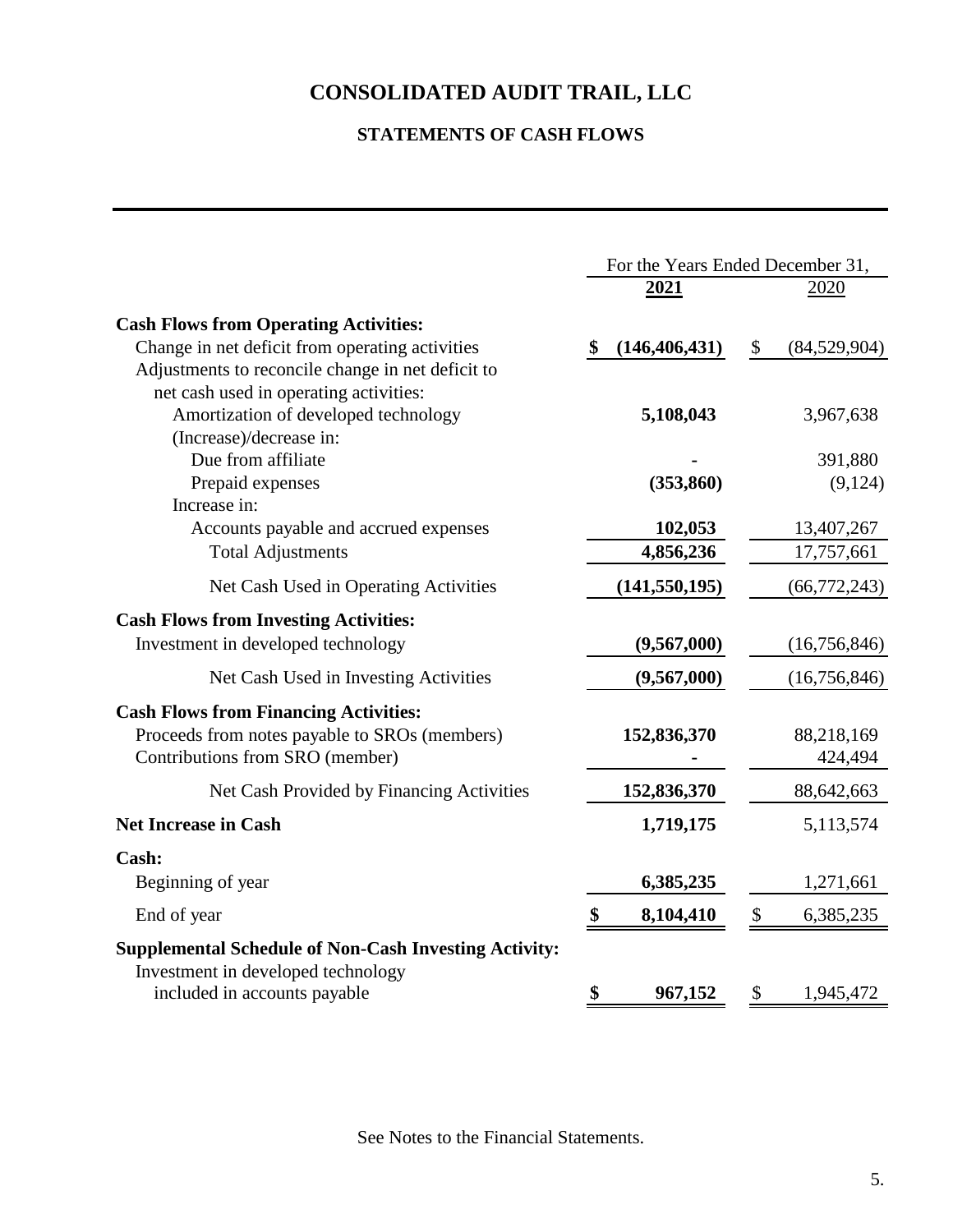### **NOTES TO THE FINANCIAL STATEMENTS**

#### **NOTE 1 - ORGANIZATION BACKGROUND AND DESCRIPTION**

#### **Securities and Exchange Commission Rule 613**

Effective October 1, 2012, the Securities and Exchange Commission ("SEC") adopted Rule 613, under the Securities Exchange Act of 1934 ("Rule 613") to create a consolidated audit trail (the "CAT System") that would allow regulators to efficiently and accurately track all activity throughout the U.S. markets in National Market System ("NMS") securities. Among other things, the rule required the national securities exchanges and the Financial Industry Regulatory Authority ("FINRA"), collectively the self-regulatory organizations, ("SROs" or "members") to jointly submit a plan, called an NMS plan, to create, implement and maintain a consolidated audit trail of the NMS activity. Rule 613 specifies the type of data to be collected and when the data is to be reported to a central repository.

On September 30, 2014, the SROs submitted to the SEC the proposed NMS plan in accordance with Rule 613, which was eventually amended and replaced in its entirety on February 27, 2015, with the amended and restated CAT NMS Plan ("CAT NMS Plan"). On November 15, 2016, the SEC voted to approve the amended and restated CAT NMS Plan. Subsequent to the SEC's approval of the CAT NMS Plan, CAT NMS, LLC ("CAT NMS") was formed by the SROs in response to SEC Rule 613 to create, implement and maintain the CAT System.

### **Formation and Description of Consolidated Audit Trail, LLC**

On August 29, 2019, the SROs formed a new Delaware limited liability company, Consolidated Audit Trail, LLC (the "Organization" or "CAT LLC"), an exempt organization under Internal Revenue Code ("IRC") Section  $501(c)(6)$ , for the purpose of conducting activities relating to the CAT System. Pursuant to an amendment to the CAT NMS Plan filed with the SEC on August 29, 2019, the limited liability company agreement of CAT LLC now serves as the CAT NMS Plan. The Organization shall continue in perpetuity, unless dissolved, as outlined in the Organization's operating agreement. The Organization's sole members are the SROs. The SROs, as members, have the same rights, powers, preferences and privileges, and are subject to the same restrictions, qualifications and limitations. Each SRO is entitled to one vote and has an equal interest in the Organization.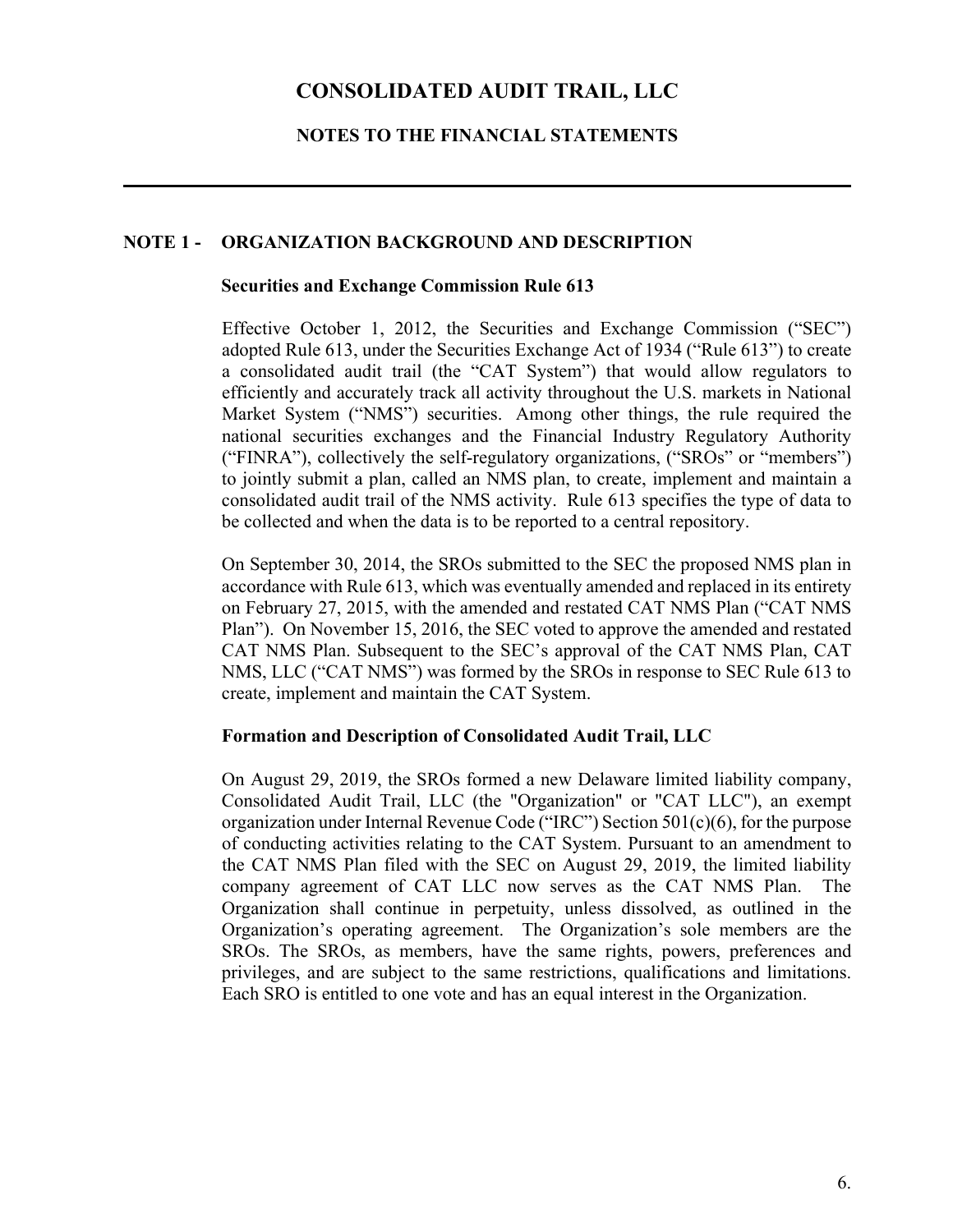### **NOTES TO THE FINANCIAL STATEMENTS**

### **NOTE 1 - ORGANIZATION BACKGROUND AND DESCRIPTION (CONTINUED)**

### **Formation and Description of Consolidated Audit Trail, LLC (Continued)**

To develop the CAT System and pay for operating and support expenditures of the Organization, the Organization is funded by each of the SROs through notes payable to the SROs (Note 4). Once the SEC approves a formalized fee structure filed by the SROs, industry members, defined in the CAT NMS Plan as members of a national securities exchange or association ("Industry Members"), will be required to pay such fees to the Organization. The fees established will be filed with the SEC under Section 19(b) of the Securities Exchange Act of 1934. In March 2021, the SROs filed a formalized fee structure with the SEC, which filing was subsequently withdrawn. The SROs are in the process of proposing to amend the CAT NMS Plan to implement a revised funding model for CAT LLC and to establish a fee schedule for SRO fees.

The Organization has formed an operating committee (the "Operating Committee") to manage the Organization. The Operating Committee shall have the general charge and supervision of the business and shall be the sole manager of the Organization. The Operating Committee is comprised of one voting member and one alternate member from each of the SROs, with one elected Chair, who will serve a two-year term. No later than three months prior to the expiration of the then current term, the Operating Committee will elect a successor. No person shall serve as Chair for more than two successive full terms. Actions of the Operating Committee are outlined in the Organization's operating agreement.

In May 2020, a new SRO was admitted to the Organization for participation fees of \$424,494, which balance has been recorded as contribution from SRO (member) in the accompanying statements of activities. No new SROs were admitted to the Organization in 2021.

Effective December 17, 2020, CAT NMS was dissolved and ceased operations. In April 2021, CAT NMS's remaining cash balance of \$130,140 was transferred to the Organization and has been recorded as other income in the accompanying statements of activities.

### **Plan Processor Agreement**

Effective March 29, 2019 (the "Effective Date"), FINRA CAT, an affiliate of FINRA, and CAT NMS entered into a Consolidated Audit Trail Plan Processor Agreement ("FINRA PPA"), to create, implement and maintain a consolidated audit trail with respect to the trading of national market system securities and which has been extended to OTC equity securities as approved by the SEC. Such FINRA PPA was assigned to the Organization on August 30, 2019, pursuant to an Assignment and Assumption Agreement.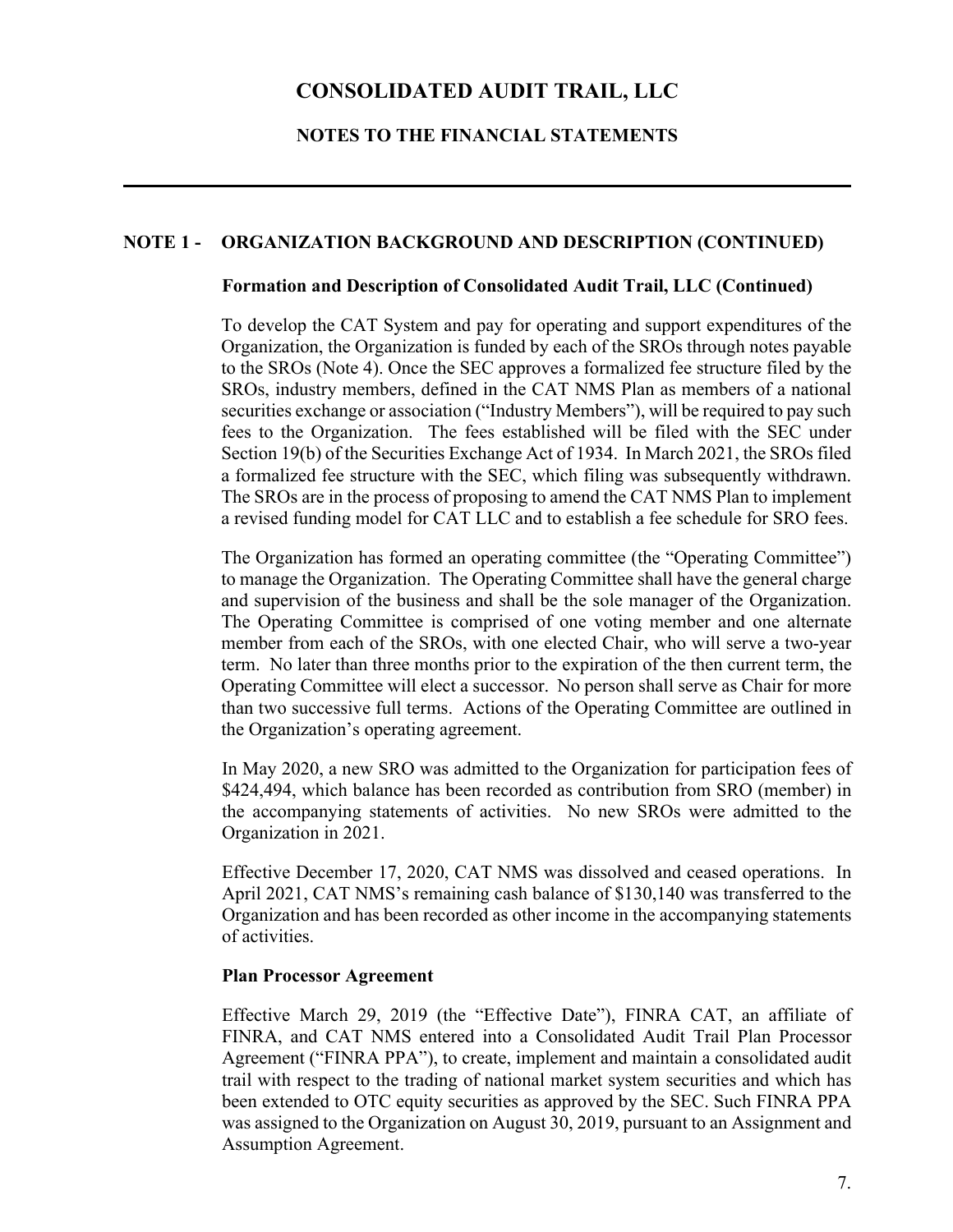### **NOTES TO THE FINANCIAL STATEMENTS**

### **NOTE 1 - ORGANIZATION BACKGROUND AND DESCRIPTION (CONTINUED)**

### **Plan Processor Agreement (Continued)**

Beginning with the initiation of the billing of Industry Members, the FINRA PPA provides for the Organization to retain and not transfer or otherwise distribute any profits, revenue or other funds it has or receives, until it has built up a reserve, prior to the first anniversary of the Effective Date of at least \$2,000,000 and, after the first anniversary of the Effective Date, a reserve of at least \$6,000,000 and, thereafter, shall maintain such reserve during the term to be used as a non-exclusive source to fund its payment obligations under the FINRA PPA.

The initial term of the FINRA PPA is for seven years, through March 29, 2026, and shall be automatically renewed for successive three-year periods, unless terminated, and provides for fixed price recurring operating fees, milestone fees, and variable fees as defined, until 2029 (Note 5).

#### **Risks and Uncertainties**

The Organization's principal purpose is to create, implement and maintain a consolidated audit trail pursuant to Rule 613. The Organization has developed and continues to develop technology to meet this principal purpose. The Organization is subject to risks and uncertainties that such technology may not ultimately meet its required functionality and intended purpose.

Additionally, certain current events, including the rise in inflation, may serve to increase the operating costs of the Organization.

### **NOTE 2 - SUMMARY OF SIGNIFICANT ACCOUNTING POLICIES**

#### **Basis of Accounting**

The accompanying financial statements of the Organization have been prepared in accordance with generally accepted accounting principles in the United States of America ("U.S. GAAP") and are presented pursuant to Financial Accounting Standards Board ("FASB") Accounting Standards Codification Topic 958, *Not-for-Profit Entities.* 

Net assets of the Organization are classified based upon the existence or absence of imposed restrictions. The net assets of the Organization are not subject to any restrictions and therefore are available for the general operations of the Organization.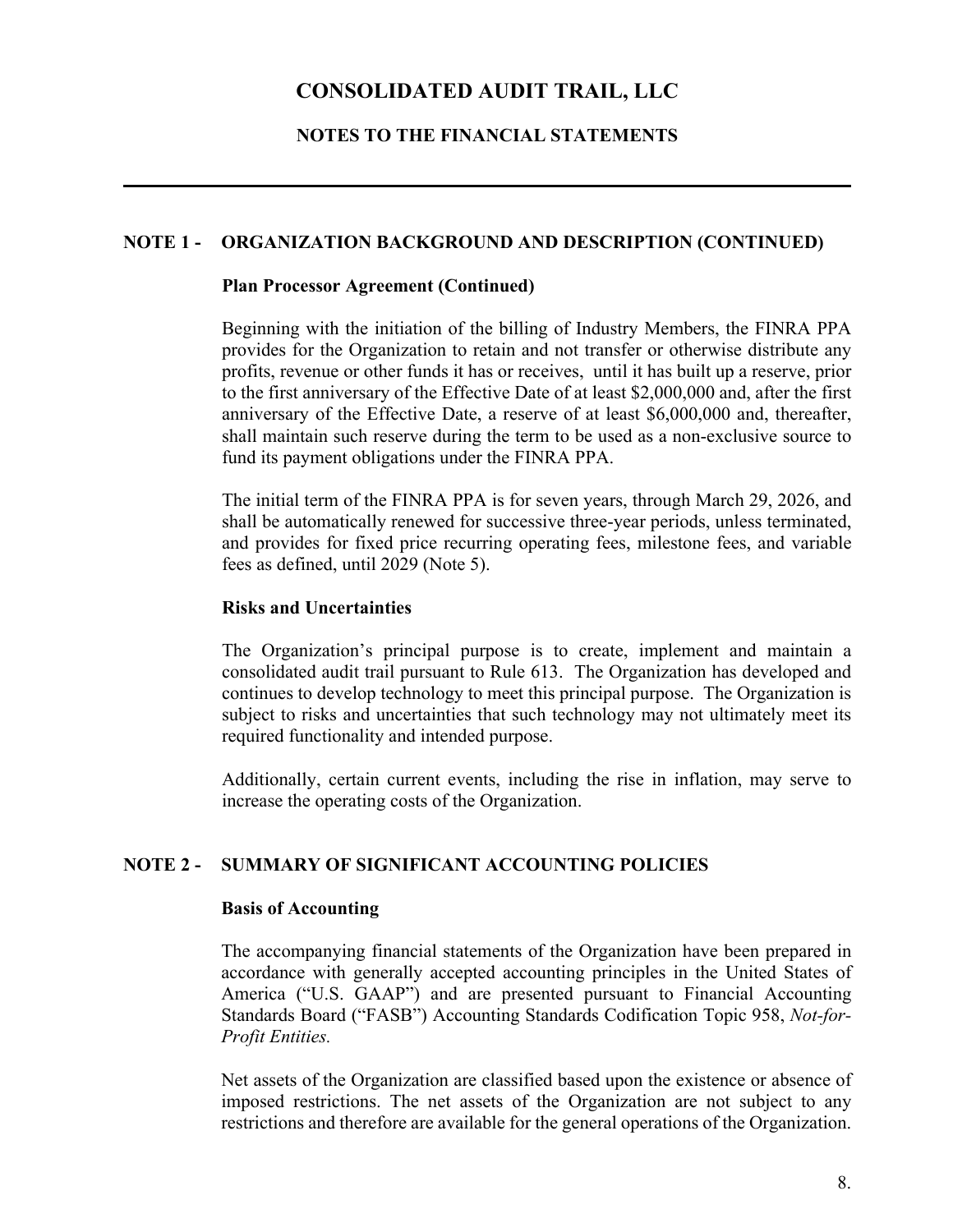### **NOTES TO THE FINANCIAL STATEMENTS**

### **NOTE 2 - SUMMARY OF SIGNIFICANT ACCOUNTING POLICIES (CONTINUED)**

### **Use of Estimates**

The preparation of financial statements in conformity with U.S. GAAP requires management to make estimates and assumptions that affect the reported amounts of assets and liabilities at the date of the financial statements and the reported amounts of revenues and expenses during the reporting period. Significant estimates and assumptions involved in preparing the financial statements include assumptions related to developed technology, specifically the estimated useful lives and commencement dates assigned to the components of the asset and the assessment of potential impairment. Actual results could differ from those estimates.

### **Program Services and Supporting Activities**

Program services consist of the application development stage costs of the developed technology; a portion of which costs have been capitalized and a portion have been recorded as operating expenses. Expenses relating to supporting activities are presented by their natural expense classification in the accompanying statements of activities.

### **Developed Technology**

The developed technology asset, which represents capitalizable application development stage costs incurred in the development of the CAT System, is stated at cost. At the inception of the FINRA PPA, the developed technology was in the application development stage and, accordingly, such costs were capitalized. Application development stage costs should be amortized over the term of the associated developed technology on a straight-line basis commencing at the point when the software is ready for its intended use, after all substantial testing is completed and ending at the expiration of the initial contract term. The Organization evaluates the remaining useful life of the developed technology asset that is being amortized each reporting period to determine whether events or circumstances warrant a revision to the remaining period of amortization. If the estimate of the remaining life is changed, the remaining carrying amount of the developed technology assets will be amortized prospectively over the revised remaining useful life. Preliminary project stage costs and developed technology operating costs are expensed in the period incurred (Note 3). Capitalized developed technology is being amortized on a straight-line basis over the initial seven-year term of the FINRA PPA.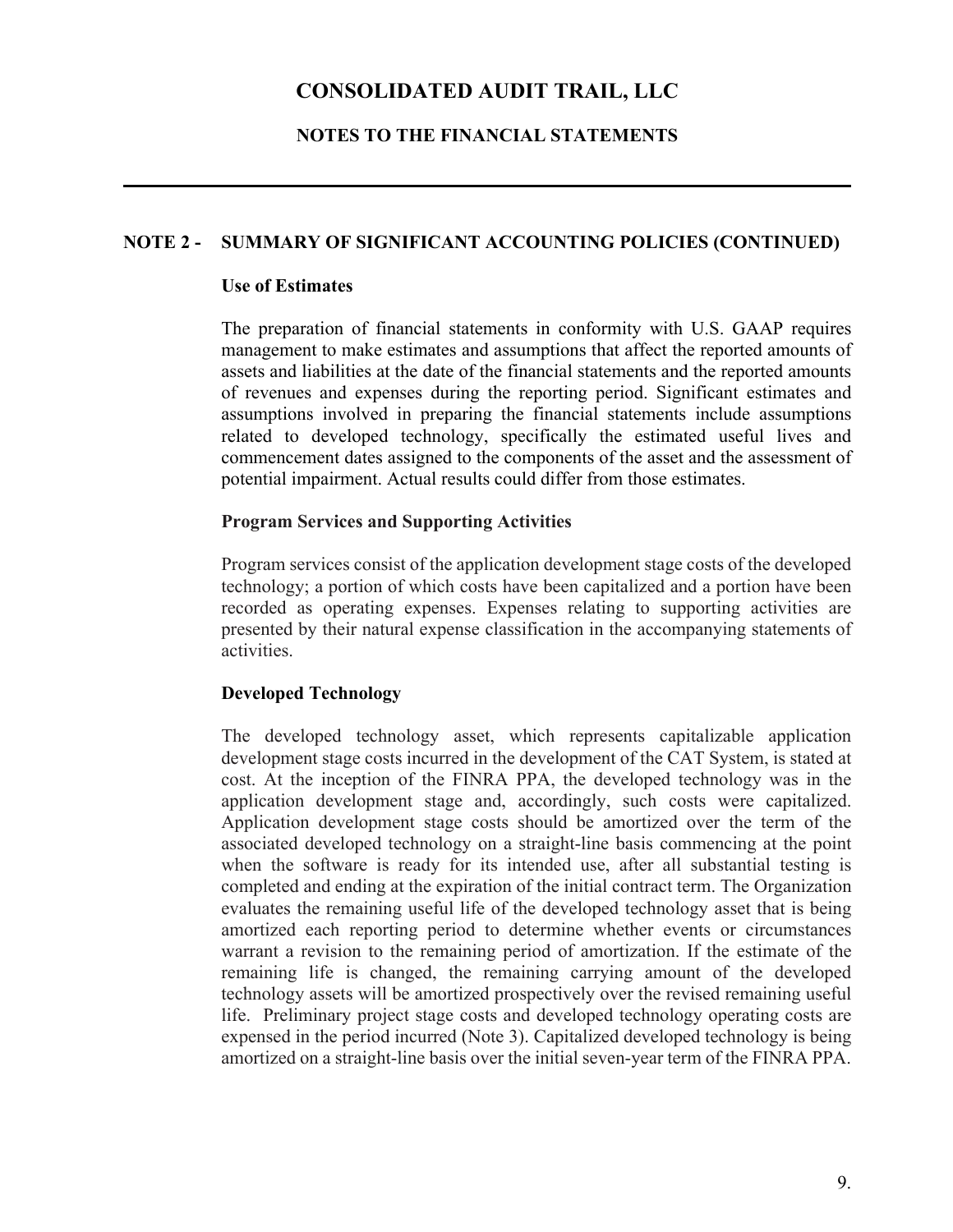### **NOTES TO THE FINANCIAL STATEMENTS**

### **NOTE 2 - SUMMARY OF SIGNIFICANT ACCOUNTING POLICIES (CONTINUED)**

### **Impairment of Long-Lived Assets**

The Organization reviews the carrying value of its long-lived assets, namely the developed technology asset, for impairment whenever events or changes in circumstances indicate that the carrying amount of such assets may not be fully recoverable. When it is no longer probable that software being developed will be completed and placed in service, the asset shall be reported at the lower of the carrying amount or fair value, if any. Indications that the software may no longer be expected to be completed and placed in service include circumstances when the software is not expected to provide substantive service potential or significant changes are made to the software. An impairment loss is recognized if the carrying amount of the asset exceeds its fair value. There were no impairment losses during the years ended December 31, 2021 and 2020, respectively.

### **Income Taxes**

The Organization follows guidance that clarifies the accounting for uncertainty in tax positions taken or expected to be taken in a tax return, including issues relating to financial statement recognition and measurement. This guidance provides that the tax effects from an uncertain tax position can only be recognized in the financial statements if the position is "more-likely-than-not" to be sustained if the position were to be challenged by a taxing authority. The assessment of the tax position is based solely on the technical merits of the position, without regard to the likelihood that the tax position may be challenged.

The Organization is exempt from federal income tax under IRC section  $501(c)(6)$ , though it is subject to tax on income unrelated to its exempt purpose, unless that income is otherwise excluded by the IRC. The Organization has processes presently in place to ensure the maintenance of its tax-exempt status; to identify and report unrelated business income; to determine its filing and tax obligations in jurisdictions for which it has nexus; and to identify and evaluate other matters that may be considered tax positions. The Organization has determined that there are no material uncertain tax positions that require recognition or disclosure in the financial statements. In addition, the Organization has not recorded a provision for income taxes as it has no material tax liability from unrelated business income activities.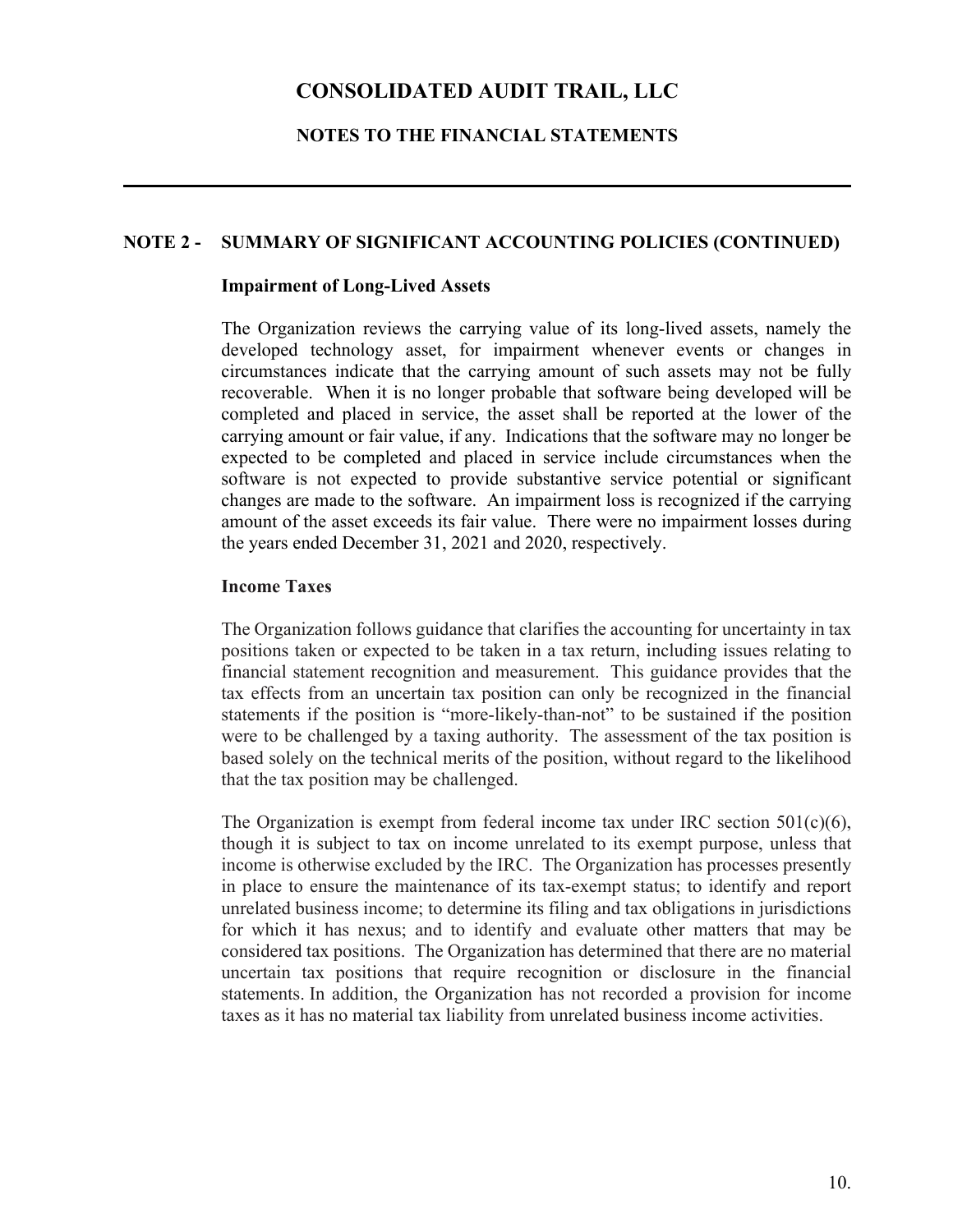### **NOTES TO THE FINANCIAL STATEMENTS**

### **NOTE 2 - SUMMARY OF SIGNIFICANT ACCOUNTING POLICIES (CONTINUED)**

#### **Recent Accounting Pronouncements**

#### *Not Yet Adopted*

In February 2016, the FASB issued ASU 2016-02, *Leases*. The amendments in this ASU establish a right-of-use model that requires a lessee to record a right-of-use asset and a lease liability on the statement of financial position for all leases with terms longer than twelve months. Leases will be classified as either finance or operating, with classification affecting the pattern of expense recognition in the statement of activities. In May 2020, the FASB amended the effective date of the adoption of ASU 2016-12 by one year, effective for the Organization's 2022 fiscal year. The Organization is evaluating the impact of ASU 2016-02 on the financial statements.

### **Available Resources and Liquidity**

The Organization has incurred significant deficits during the years ended December 31, 2021 and 2020, with a large cumulative net deficit as of December 31, 2021. Its financial asset consists of cash of \$8,104,410 which is available to meet the Organization's operational needs.

The Organization regularly monitors liquidity required to meet its operating needs and other contractual commitments. Through an ongoing quarterly budgeting process, the Operating Committee reviews projected expenditures and funds the Organization's operating needs through the issuance of promissory notes to the SROs. To mitigate potential future cash shortfalls and meet obligations arising over the next twelve months, the SROs have agreed to continue to fund the Organization through the issuance of notes payable and have agreed to not call the outstanding notes payable due from the Organization through at least one year and one day beyond June 3, 2022, the date the financial statements are available to be issued.

### **NOTE 3 - DEVELOPED TECHNOLOGY AND TECHNOLOGY COSTS**

### **Developed Technology**

Developed technology, created, implemented and maintained by FINRA CAT, an affiliate of FINRA, pursuant to the FINRA PPA, consists of the following:

|                                                        | For the Years Ended December 31, |                             |  |
|--------------------------------------------------------|----------------------------------|-----------------------------|--|
|                                                        | 2021                             | 2020                        |  |
| Developed technology<br>Less: Accumulated amortization | 43,853,502<br>(9,478,213)        | \$33,319,350<br>(4,370,170) |  |
|                                                        | <u>34,375,289</u>                | 78.                         |  |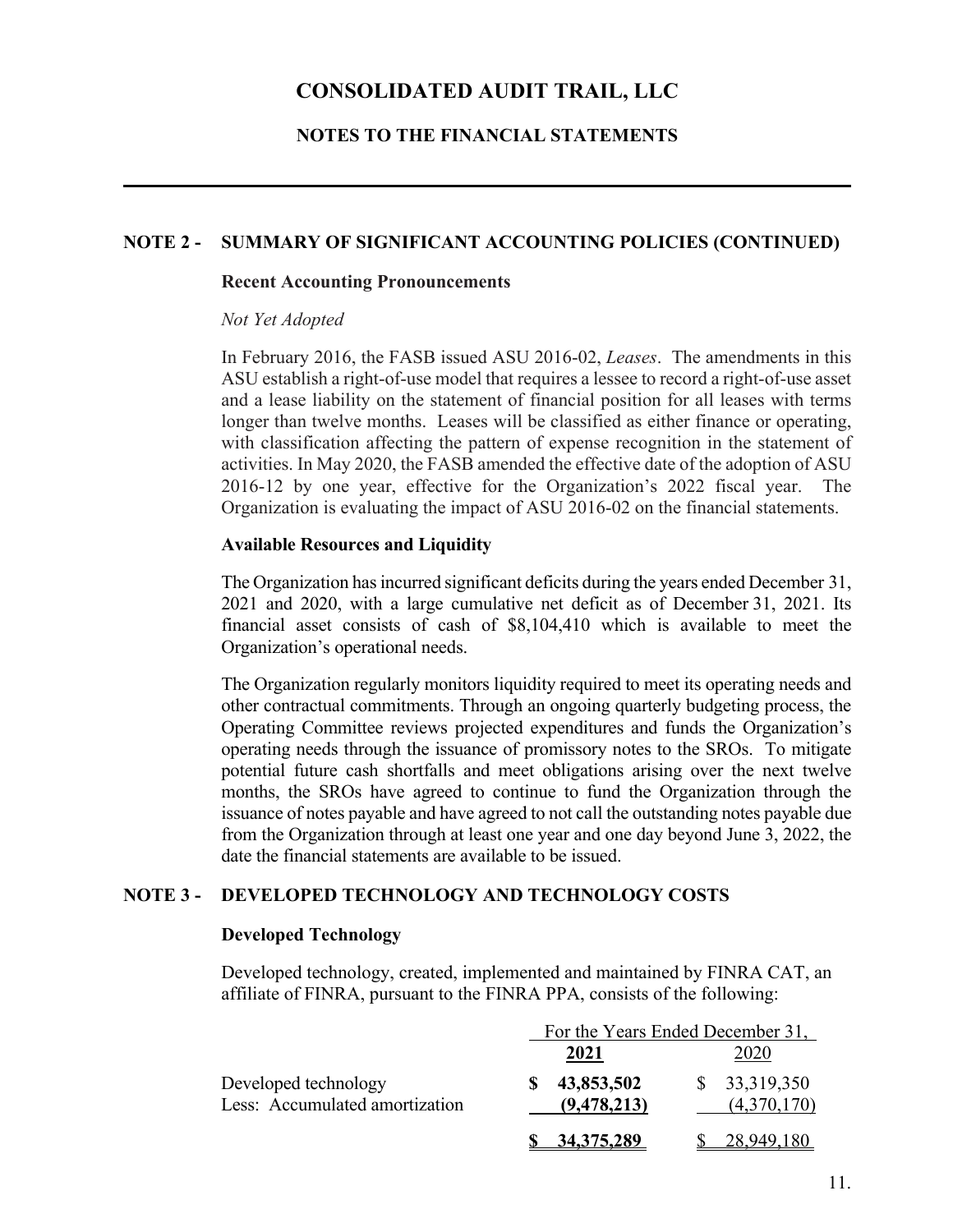### **NOTES TO THE FINANCIAL STATEMENTS**

### **NOTE 3 - DEVELOPED TECHNOLOGY AND TECHNOLOGY COSTS CONTINUED)**

### **Developed Technology (Continued)**

Amortization expense of developed technology was \$5,108,043 and \$3,967,638 for the years ended December 31, 2021 and 2020, respectively.

The estimated amortization expense for the next five years is as follows:

| Years Ending December 31, |    |           |
|---------------------------|----|-----------|
| 2022                      | S. | 6,304,370 |
| 2023                      |    | 8,653,619 |
| 2024                      |    | 8,677,328 |
| 2025                      |    | 8,653,619 |
| 2026                      |    | 2,086,353 |

### **Technology Costs**

In addition to the above developed technology costs for the year ended December 31, 2021 and 2020, the Organization incurred the following technology costs:

|                        | For the Years Ending December 31, |            |  |
|------------------------|-----------------------------------|------------|--|
|                        | 2021                              | 2020       |  |
| Cloud hosting services | 99,657,826<br>S                   | 43,650,775 |  |
| Milestone fees         |                                   | 14,400,000 |  |
| Operating fees         | 25,549,687                        | 10,162,628 |  |
| Data service fees      | 6,010,876                         | 2,770,003  |  |
| Change request fees    | 551,505                           | 123,082    |  |
|                        | 131,769,894                       | ,106,488   |  |

### **NOTE 4 - RELATED PARTY TRANSACTIONS**

#### **Notes Payable to SROs (Members)**

The Organization is funded by each of the SROs through secured, non-interest bearing notes payable. The notes payable are secured by the assets of the Organization. The notes are payable on demand, if requested in writing by the holders of the notes representing at least two-thirds of the outstanding principal amount of indebtedness represented by all notes. Any repayment shall be concurrent with a corresponding pro rata repayment of all other notes.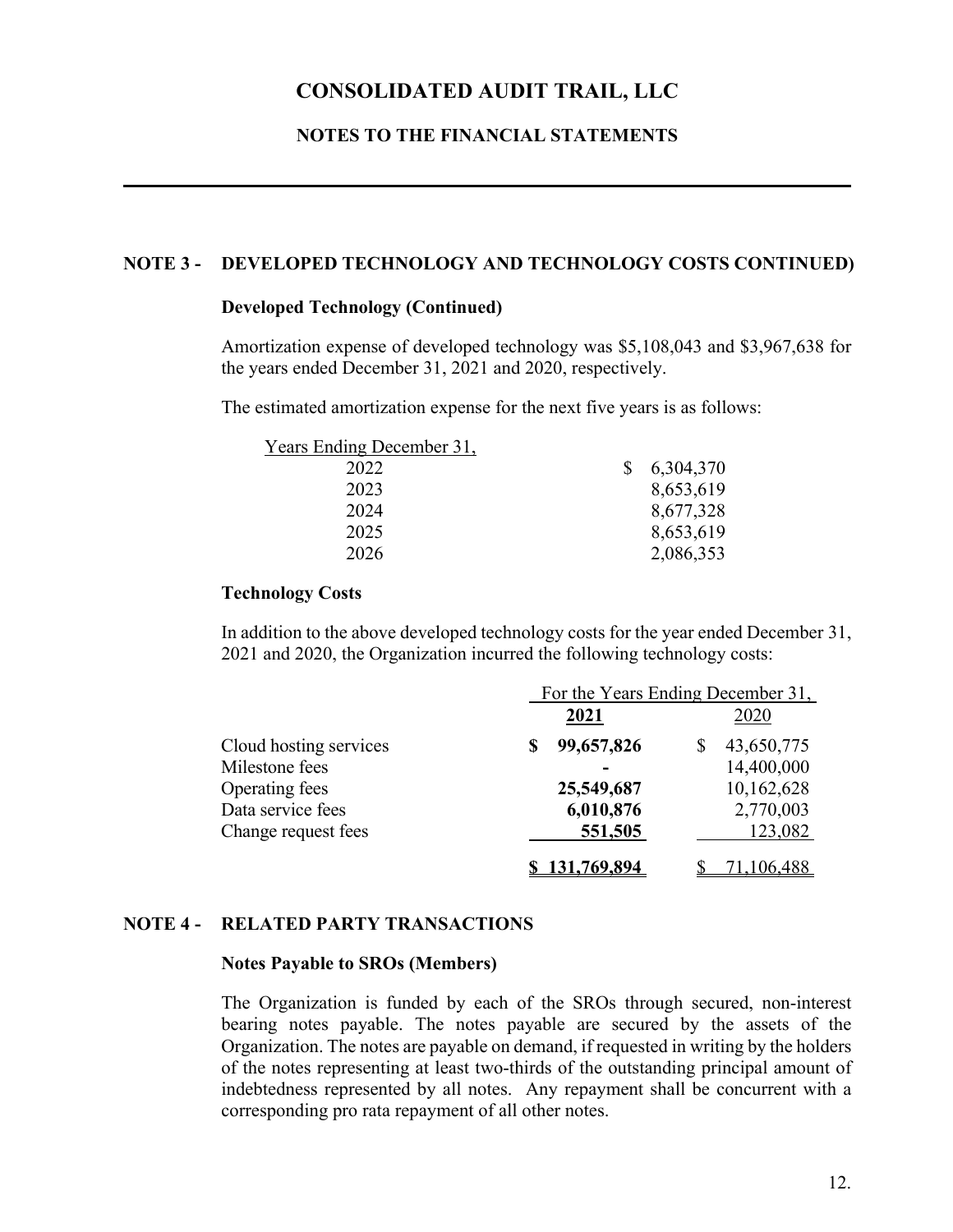### **NOTES TO THE FINANCIAL STATEMENTS**

### **NOTE 4 - RELATED PARTY TRANSACTIONS (CONTINUED)**

### **Notes Payable to SROs (Members) (Continued)**

The notes payable liability is comprised of the following as of December 31, 2021 and 2020:

Notes payable to SROs (members):

| <b>Balance as of December 31, 2019</b> | \$<br>23,277,938 |
|----------------------------------------|------------------|
| January 2020 issuance date             | 22,711,255       |
| April 2020 issuance date               | 21,626,000       |
| July 2020 issuance date                | 16,580,914       |
| October 2020 issuance date             | 27,300,000       |
| <b>Balance as of December 31, 2020</b> | 111,496,107      |
| January 2021 issuance date             | 31,912,554       |
| April 2021 issuance date               | 41,370,645       |
| July 2021 issuance date                | 36,648,793       |
| October 2021 issuance date             | 42,904,378       |
| <b>Balance as of December 31, 2021</b> | 264,332,477      |

### **Due to Related Party**

The net amount due to FINRA CAT was \$25,355,850 and \$25,130,360 as of December 31, 2021 and 2020, respectively.

### **Guarantee of Affiliate Notes Payable**

The Organization has guaranteed the payment obligations under the notes payable made by CAT NMS to the SROs for costs related to the CAT System for the period prior to the creation of the Organization, in the aggregate amount of \$112,733,082 as of December 31, 2021 and 2020. The Organization has not been called to pay any of the guaranteed amounts as of June 3, 2022.

### **NOTE 5 - COMMITMENTS AND CONTINGENCIES**

### **Cash Credit Concentration Risk**

The Organization maintains cash accounts with a bank located in New York. The excess of deposit balances over amounts that would have been covered by federal insurance was approximately \$7,854,000 and \$6,135,000 at December 31, 2021 and 2020, respectively.